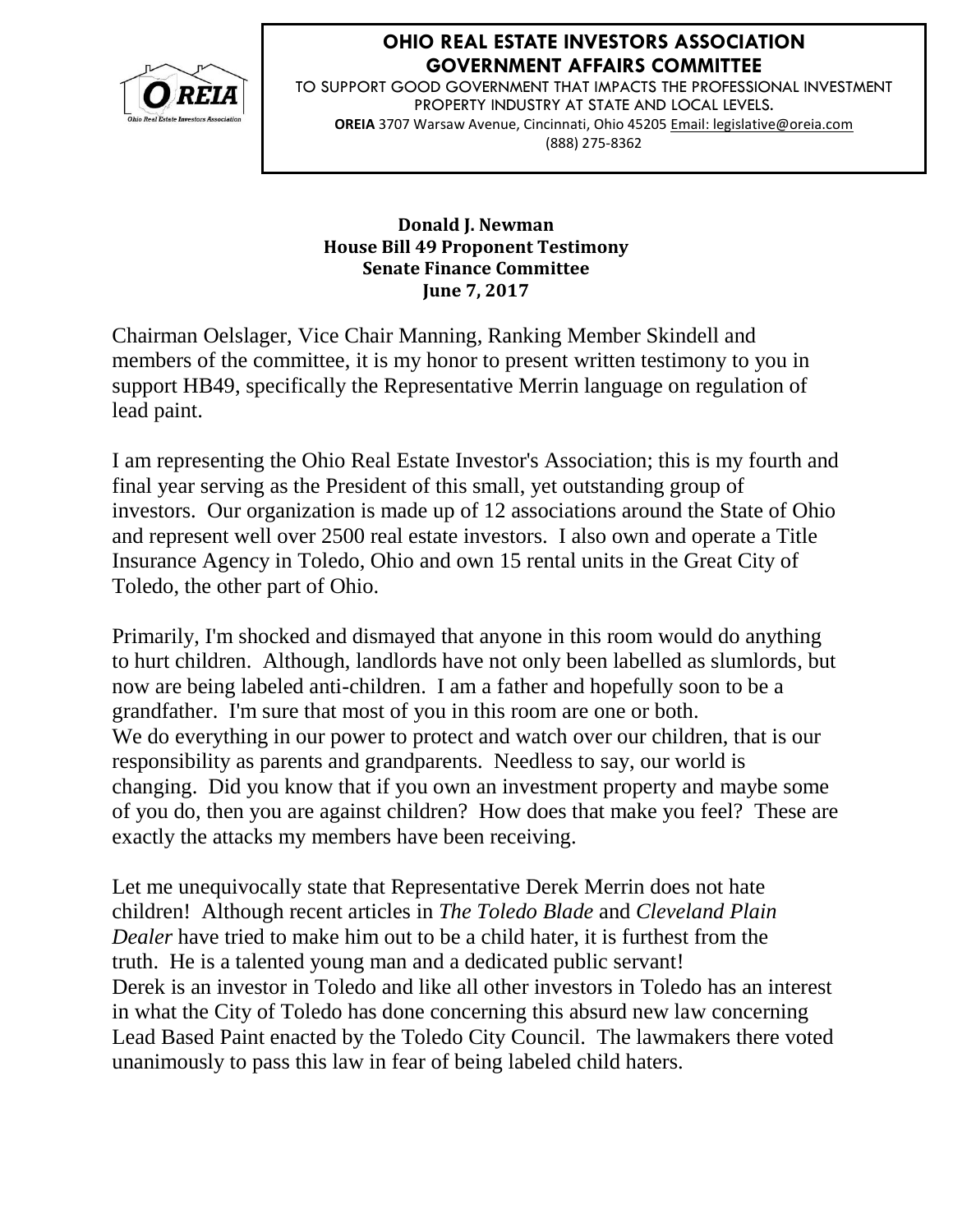

I don't need to go over the specifics of the law, you have undoubtedly already heard them. I would like to point out one idea that would make you see how useless this law is. If I were here in person, I would demonstrate using an old painted window. Picture this in your mind. This window represents one of many windows in a pre-1978 home. You've contacted a "Lead Inspector" who took a one day course on the subject and passed a written test costing you about \$300.00 for the class. He is scheduled to arrive at 3:00 PM. You spend the day cleaning the unit with HEPA Vacuum Sweepers and you clean all of the window sills. You are now ready for the inspection. The inspector arrives at the door and you let him in. He walks to the window that you just cleaned to do a swipe test, one of thirteen by the way, and the sample is sent to a lab and several days later your results come back and you have PASSED the test. I'm now certified lead free for three years. I'm elated. The tenant moves into the home and opens the window to let fresh air in. The tenant has now created lead dust on that window sill just due to the opening and closing of that window. How have we "SAVED" a child? We have done nothing to prevent lead exposure. We have cleaned the house once prior to the inspection and just for the inspection. My costs are as follows: \$45.00 to Register my property with the Lucas County Department of Health, I paid the lead inspector \$300.00 to enter my home to inspect the unit. The inspector takes 13 swipe tests at a cost of \$30.00 each which equals \$390.00. This alone is a \$735.00 cost to the landlord without including time out of work to prepare for the inspection, cleaning supplies, etc. I alone am a small investor. I have 15 rental units. This total cost would represent \$11,025 and yet I have done NOTHING to save a child.

Secondly, let me ask you when the last time you painted the home you live in. I built my house in 2004. I have not painted that house since I built it. I really don't want to. Yet, almost every time a tenant moves out of one of my rentals I have it repainted and most of the time recarpeted. Most landlords do the same thing. Rental units are painted constantly more than any other property out there. I don't use encapsulating paint because that cost is around \$100.00 per gallon. It is not inexpensive to say the least but there must be hundreds of layers of paint over the top of the old lead paint.

Third and final thought that I have for you today, is the fact that the City of Toledo obviously feels that there is only lead paint in rental units. Either that or they must hate children from any of the following: any building over four units, apartment buildings, school buildings, hospitals, churches, restaurants, privately owned houses, section 8 housing units because they are all excluded from the Toledo lead